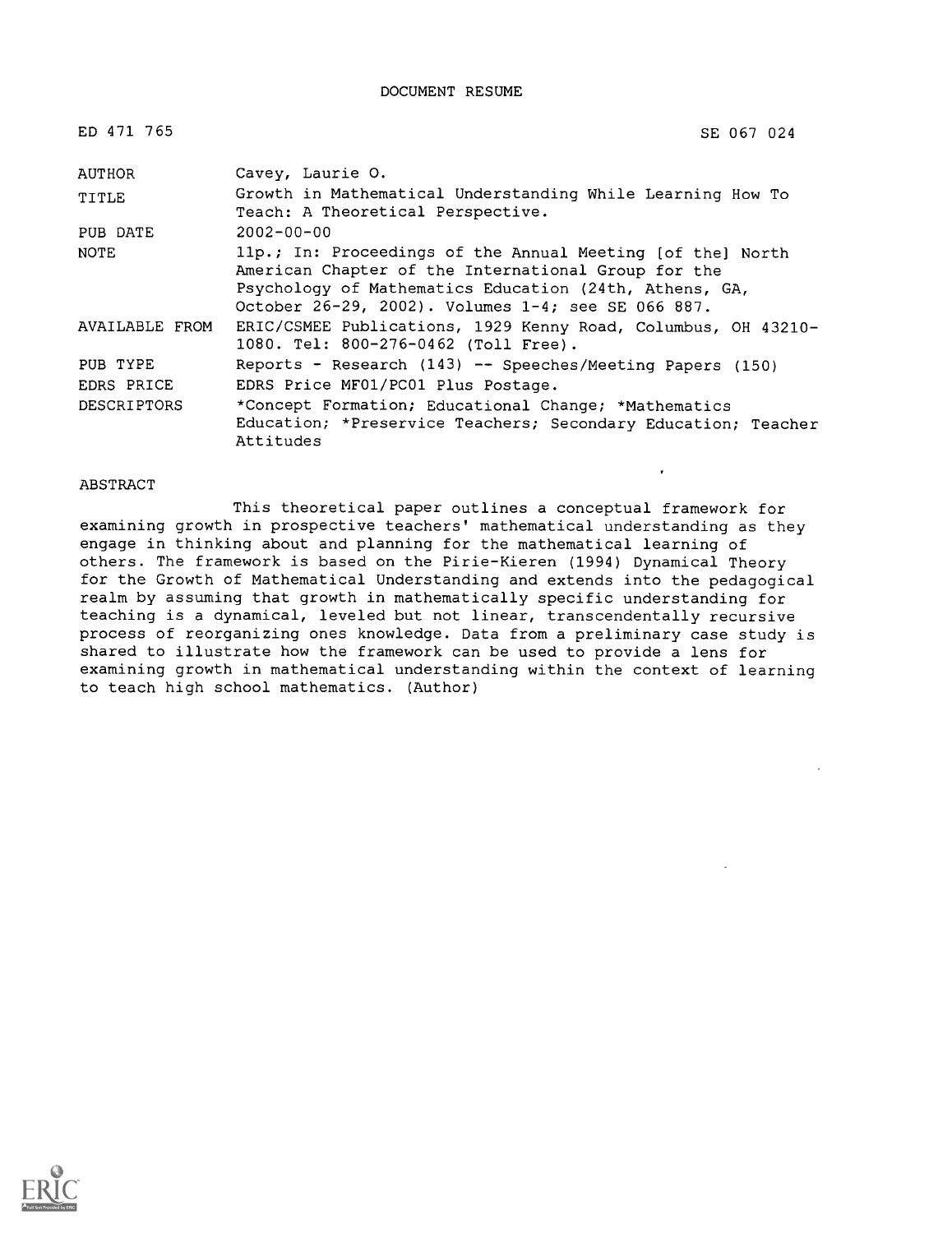⊝

**INN REAL TEACHER** 

PERMISSION TO REPRODUCE AND DISSEMINATE THIS MATERIAL HAS BEEN GRANTED BY

 $\sqrt{ }$ 

ŧ

1

TO THE EDUCATIONAL RESOURCES INFORMATION CENTER (ERIC)

U.S. DEPARTMENT OF EDUCATION Office of Educational Research and Improvement EDUCATIONAL RESOURCES INFORMATION CENTER (ERIC) This document has been reproduced as  $\begin{array}{ccc} \mathbf{F} \ \mathbf{F} \ \mathbf{F} \end{array}$ originating it.

□ Minor changes have been made to improve reproduction quality.

Points of view or opinions stated in this document do not necessarily represent official OERI position or policy.

⊕

ED 471765

### GROWTH IN MATHEMATICAL UNDERSTANDING WHILE LEARNING HOW TO TEACH: A THEORETICAL PERSPECTIVE

Laurie 0. Cavey North Carolina State University locavey @unity.ncsu.edu

This theoretical paper outlines a conceptual framework for examining growth in prospective teachers' mathematical understanding as they engage in thinking about and planning for the mathematical learning of others. The framework is based on the Pine-Kieren (1994) Dynamical Theory for the Growth of Mathematical Understanding and extends into the pedagogical realm by assuming that growth in mathematically specific understanding for teaching is a dynamical, leveled but not linear, transcendentally recursive process of reorganizing ones knowledge. Data from a preliminary case study is shared to illustrate how the framework can be used to provide a lens for examining growth in mathematical understanding within the context of learning to teach high school mathematics.

Determining ways to challenge and extend prospective teachers' ideas about school mathematics (the mathematics they will teach) is recognized as one of the most important matters to be considered by mathematics educators today (Conference Board of Mathematical Sciences (CBMS), 2001; Sowder et al., 1998). To break the perpetual cycle of inadequate knowledge of school mathematics, teacher preparation leaders were advised to modify their programs of study to provide better preparation for future teachers in both *university mathematics* (typical college mathematics courses) and school mathematics. This situation leaves teacher preparation program leaders faced with deciding exactly how mathematics preparation can be accomplished both efficiently and meaningfully without neglecting the much-needed time for pedagogical development.

Research results (Berenson & Cavey, 2000; Bowers & Doerr, 2001; Cavey, Berenson, Clark, & Staley, 2001; Clark, 2001; Ma, 1999) suggest that engaging prospective teachers in *teaching tasks* (thinking about and planning for the mathematical learning of others) may be an effective way of addressing both content and pedagogical developmental needs. Bowers and Doerr (2001) engaged prospective and practicing teachers in computer-based activities as learners of the mathematics of change (rate of change) and then as teachers of rate of change and observed both mathematical and pedagogical insights made by the prospective and practicing teachers as they were engaged in both types of activities (as learners  $\&$  as teachers). Berenson and Cavey (2000), Cavey, Berenson, Clark, and Staley (2001), and Clark (2001) conducted preliminary studies to investigate the plausibility of using an experimental curriculum, "lesson plan study" (LPS), to promote growth in prospective teachers' understanding of school mathematics and teaching strategies. As LPS participants, prospective sec-

PME PTE 1079

⊕

BEST COPY AVAILABLE 2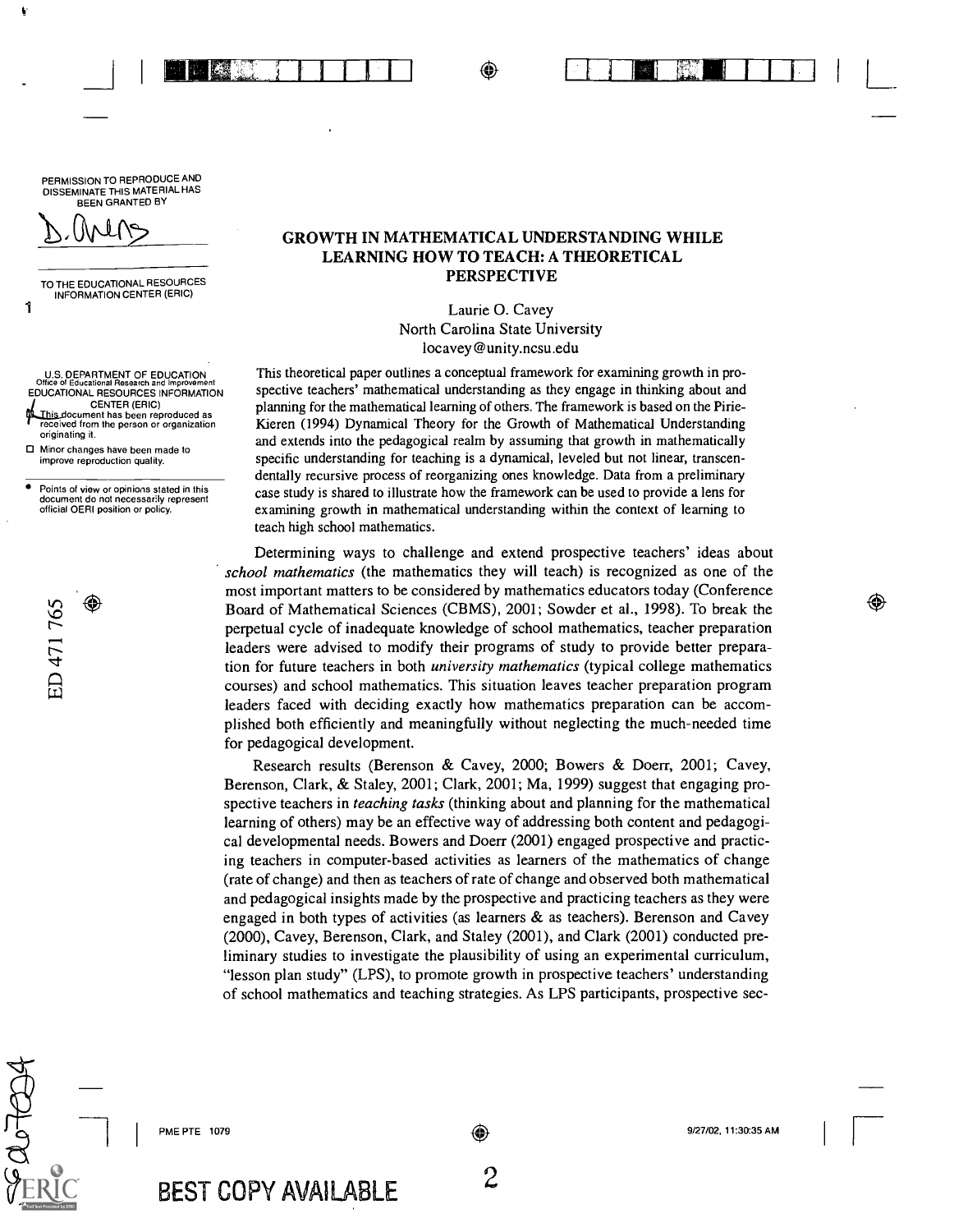### 1080 Preservice Teacher Education

 $\sim$   $\sim$   $\sim$ 

ondary mathematics teachers engaged in multiple conversations with others (researchers and peers) about teaching a specific secondary mathematics topic. Such conversations occurred over five weeks on the same lesson topic and seemed to promote growth in prospective teachers' understanding of school mathematics (Berenson & Cavey, 2000) and teaching strategies (Cavey et al., 2001; Clark, 2001).

<sup>I</sup> II

 $\overline{L}$ 

⊛

The use of these teaching task methodologies leads to theoretical questions about prospective teachers' growth in mathematical understanding. As such, a conceptual framework was developed to provide a lens for examining prospective teachers' growth in mathematical understanding as they participated in LPS. Here, I briefly describe each component of the conceptual framework, the first activity of LPS, and provide an example to illustrate how the framework can be used.

#### The Pirie-Kieren Model: Growth in Mathematical Understanding

The Pirie-Kieren (1994) Dynamical Theory for the Growth of Mathematical Understanding depicts understanding as a dynamical, leveled but not linear, transcendentally recursive process of reorganizing ones knowledge. The model is a theory for the growth of understanding of a specific mathematical topic by a specific 'person'' over time and is comprised of layers of sophistication in thinking that describe the mental activities necessary for growth in mathematical understanding of a particular topic. It is assumed that a learner comes to a particular learning situation with primitive knowledge [all knowledge not related to the particular topic] as well as some knowledge of the particular topic, identified by some outer layer of thinking. The seven outer layers of thinking are: Image Making, Image Having, Property Noticing, Formalising, Observing, Structuring, and Inventising.

Pirie and Kieren (1994) asserted that each of the seven outer layers "is composed of a complementarity of acting and expressing" where "acting encompasses all previous understanding, providing continuity with inner levels, and expressing gives distinct substance to that particular level" (p. 175). Both acting and expressing involve mental as well as physical actions. Through acting, the learner may reflect on how their previous understanding applies to a new learning situation. When expressing, however, the learner makes it clear to oneself or others what knowledge was gained. The terms used for acting/expressing complementarities within the image making, image having and property noticing layers are doing/reviewing, seeing/saying, and predicting/recording.

Critical to the theory is the idea of recursion—that learners revisit layers of thinking in the process of extending their mathematical understanding. Layers are revisited with more sophisticated thinking along one thread of a particular topic in an attempt to broaden and deepen knowledge of that topic. Folding back is the term used to describe the mental activity of accessing one's more primitive knowledge to construct mathematical understanding at an outer layer of thinking. This notion exemplifies the idea that an individual's mental activities do not move in one direction. Rather, an indi-

⊛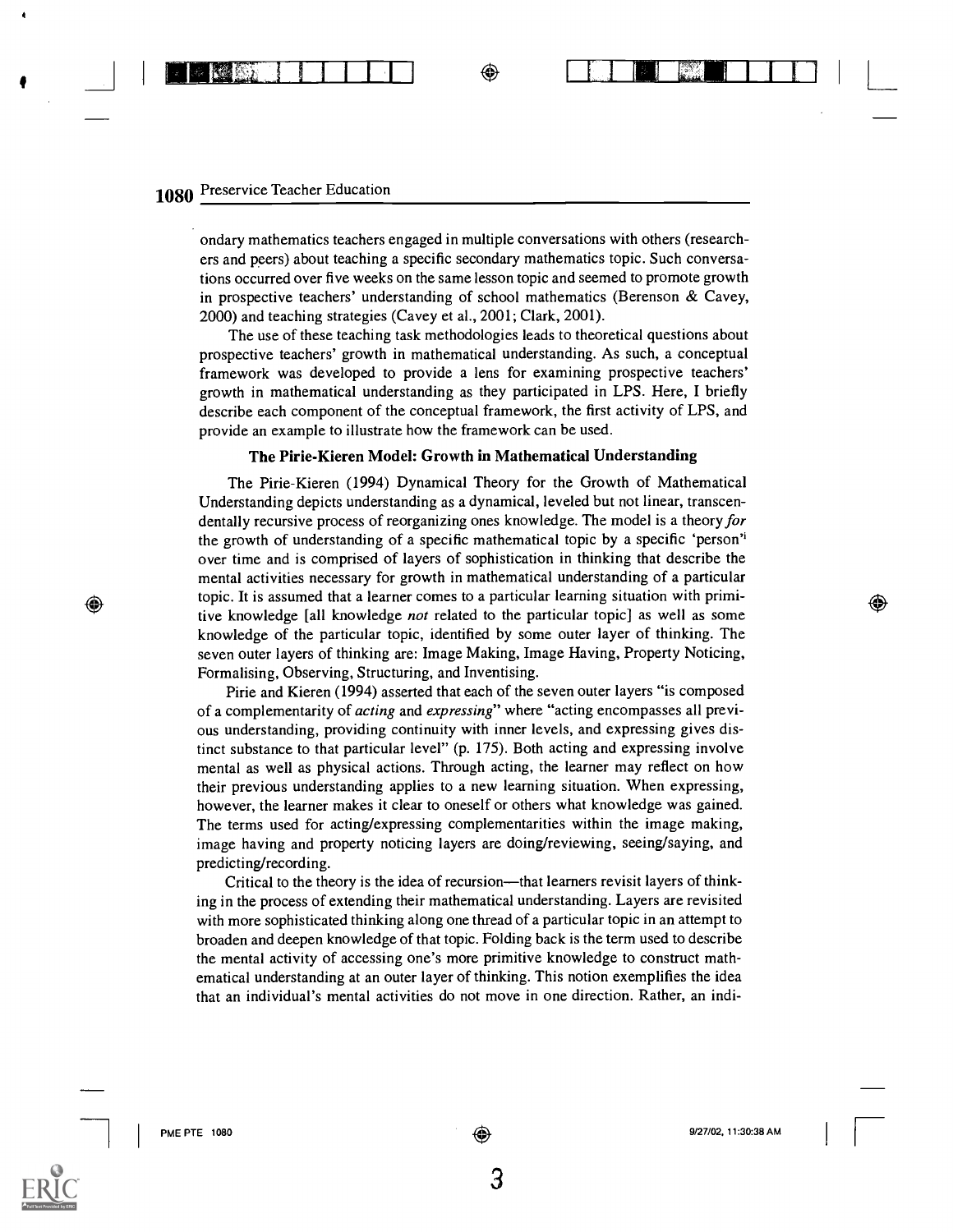Research Reports 1081

⊕

1 VildiliN111111111111111111 17717/117:1111-TTT1 L

vidual functioning at an outer level of understanding will repeatedly return to an inner level to extend their mathematical understanding (Martin, 1999). For example, in formalising his or her understanding of fractals, a mathematician may fold back to his or her knowledge of complex numbers to understand why fractals portray self-similarity. In comparison, an elementary student may fold back to his or her knowledge of whole numbers to develop a rule for finding a common denominator while formalising his or her understanding of the fraction concept.

A deeper look at folding back (Martin, 1999) reveals the complex nature of this process. In particular, not all acts of folding back are necessarily effective in extending mathematical understanding. Research results indicated that the effectiveness of folding back depends on both the structure of the environment and the individual learner and that folding back tends to be more effective when the learner is prompted to fold back to collect specific information (Martin, 1999). This type of folding back, collecting, "occurs when students know what is needed to solve a problem, and yet their understanding is not sufficient for the automatic recall of useable knowledge" (Pirie & Martin, 2000, p. 127).

#### Extending the Pirie-Kieren Model into the Pedagogical Realm

The framework is extended into the pedagogical realm by assuming that *teaching* mathematics understanding (understanding enacted when making decisions about the mathematical learning of others) draws upon three mathematically specific understandings: mathematics, mathematics teaching strategies, and mathematics learning. While it is obvious that teaching mathematics understanding draws upon other primitive knowledge types, such as understanding human behavior, the research for which this framework was developed is primarily focused on examining the development of the aforementioned mathematically specific knowledge domains.

It is assumed that growth in such understandings can be modeled as Pirie and Kieren (1994) modeled growth in mathematical understanding and that prospective teachers begin their teacher preparation programs, specifically their first methods course, with some level of understanding of mathematics, mathematics teaching strategies, and mathematics learning. Indeed, beginning prospective teachers typically have an outer layer understanding of mathematics and mathematical learning developed through coursework and other life experiences and images of teaching strategies developed through observation. Such outer layer understandings can constrain additional growth in prospective teachers' understanding of school mathematics (Berenson & Cavey, 2000) when prospective teachers do not see the need to revisit certain mathematical ideas. See Figure 1 for an illustration of how the Pirie-Kieren model is extended into the pedagogical realm.

⊕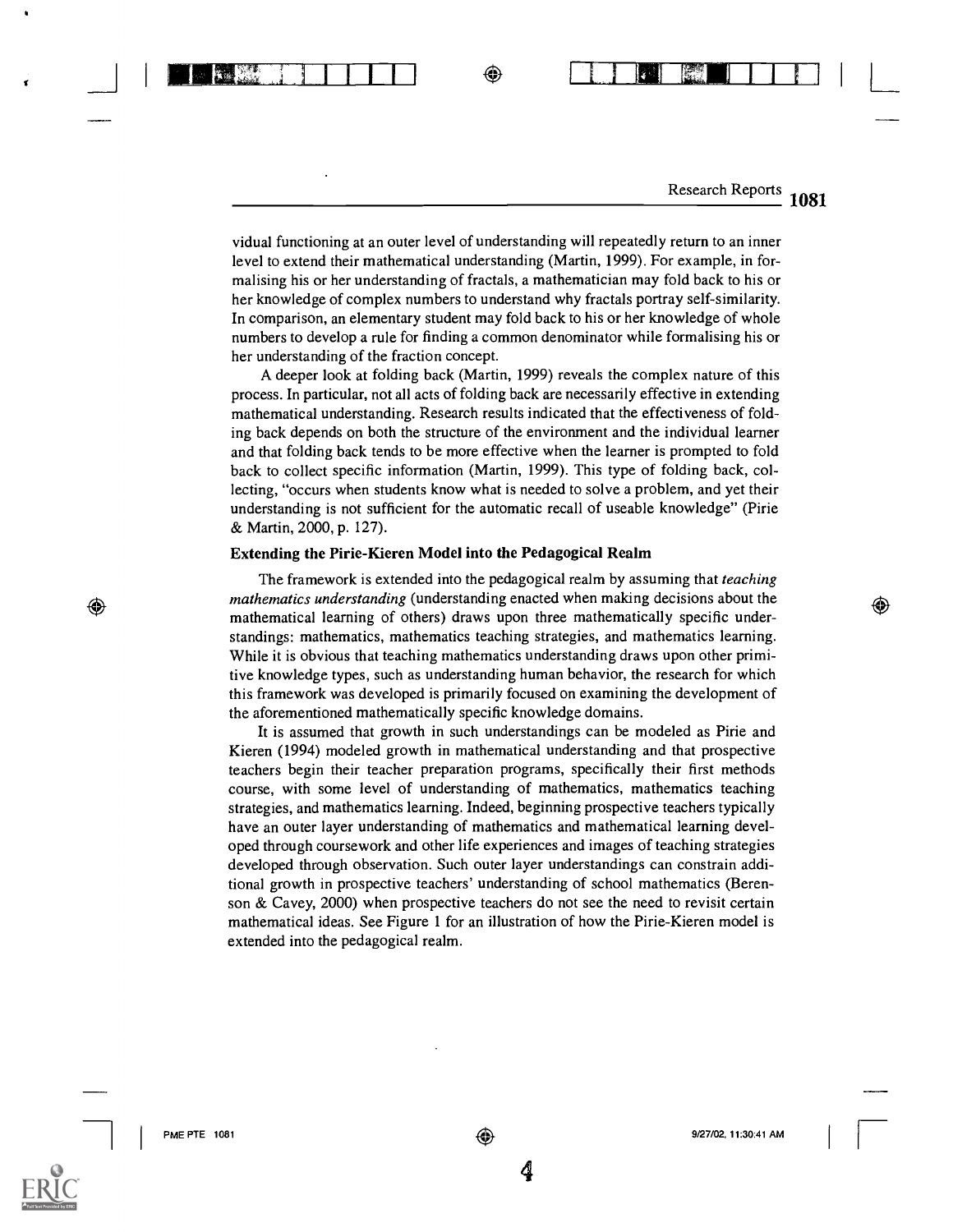

1082 Preservice Teacher Education



Figure 1. Content-Specific Primitive Knowledge Domains Accessed While Learning To Teach Mathematics.

#### Right Triangle Trigonometry LPS: The Framework In Action

Data from a preliminary case study is used to illustrate how the framework provides a lens for examining growth in mathematical understanding while one prospective teacher participated in a LPS. This LPS was conducted at the beginning of an introductory methods course for prospective secondary mathematics teachers at a large public university and focused the participants on teaching right triangle trigonometry. Data for one participant, Molly (pseudonym), are shared from the initial planning activity [preliminary interview, lesson planning, and post-planning interview], in the form of videotaped interviews and written artifacts. Table 1 contains a summary of the tasks included in the first activity of LPS focused on teaching right triangle trigonometry.

⊕

◈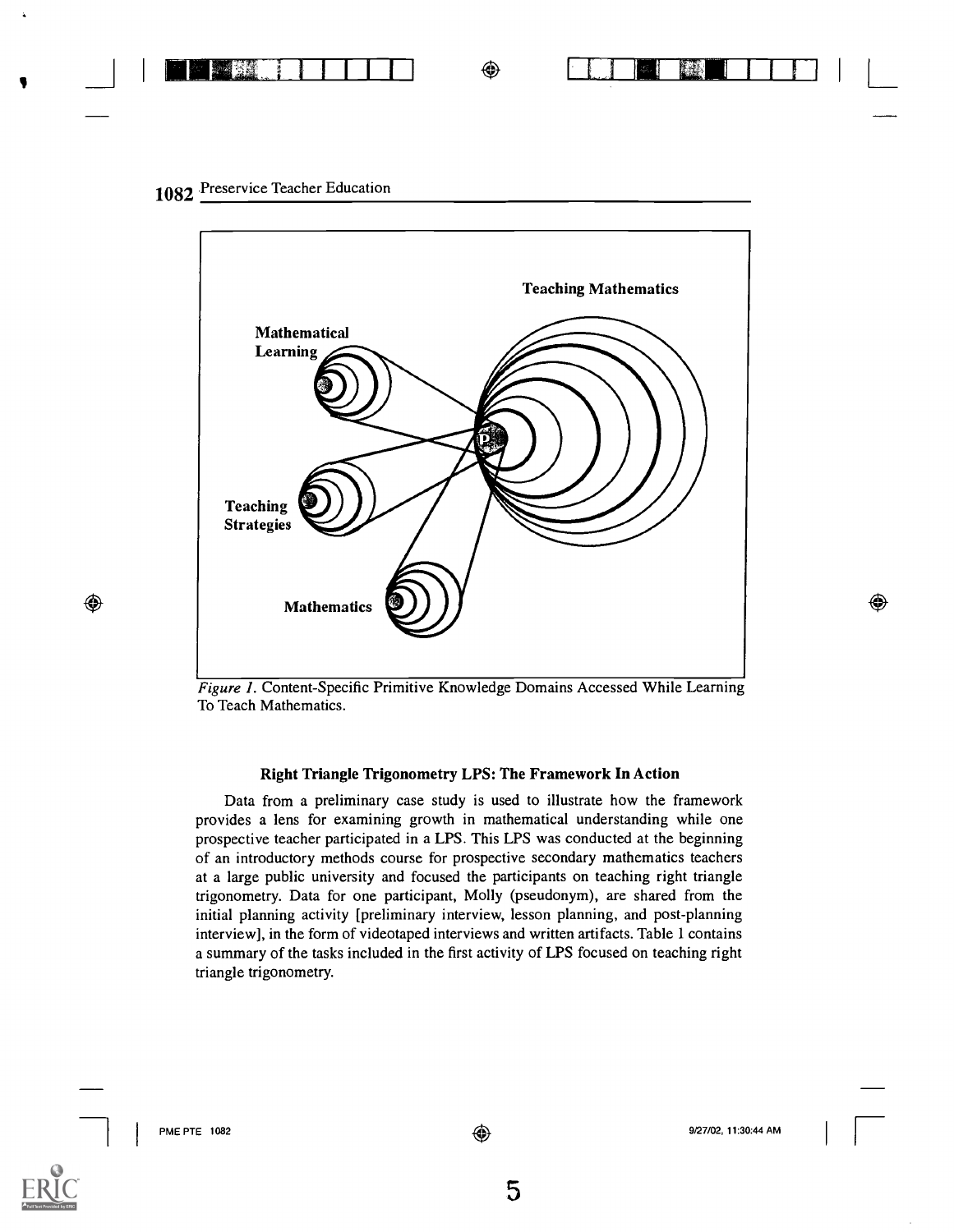## I NUMBER OF STREET OF STREET AND INTEREST

Research Reports 1083

L

(C)

| Task                     | Description                                                                                                                                                                                                                              | Duration            |
|--------------------------|------------------------------------------------------------------------------------------------------------------------------------------------------------------------------------------------------------------------------------------|---------------------|
| Preliminary<br>Interview | Videotaped conversation between a researcher and<br>a prospective teacher about what the prospective<br>teacher remembered learning about right triangle<br>trigonometry and preparation for lesson planning.                            | $20 \text{ min}$    |
| Creating<br>Plan 1       | Immediately after the preliminary interview, the<br>prospective teacher was left alone with resources<br>(texts, manipulatives, etc.) to plan a lesson to intro-<br>duce right triangle trigonometry to a high school<br>geometry class. | $45 \,\mathrm{min}$ |

#### Table 1. Initial Planning Activity of the Right Triangle Trigonometry LPS

#### Initial Growth in Understanding Right Triangle Trigonometry

#### Image Saying

◈

Even though Molly had difficulty remembering what and how she learned right triangle trigonometry, she shared two images of her understanding during her first meeting with the interviewer (the preliminary interview). One image was based on the memorization of an acronym whereas the other image was centered on using right triangle trigonometry to solve for an unknown angle measure. When Molly was asked about what she remembered learning about right triangle trigonometry, the following dialogue occurred.

Molly: I remember cosine, sine, and tangent.

I: Okay. Go ahead and write that down while you're explaining this. I want to know everything that you remember. [Molly wrote 'cos', 'sin', and `tan' on her paper, with 'tan' directly below 'sin' and 'sin' directly below `cos'.]

Molly: I don't remember all that much.

- I: That's fine.
- Molly: One thing that stands out is they told me something like socatoa. I'm trying to remember which one goes with which one. [Molly first wrote 'SOCA', then erased 'CA' and wrote 'HCAHTOA' so that 'SOHCAH-TOA' was written across the top of her paper.] If I have this right, then this would mean that if you use sine, then you have opposite over hypotenuse, and if you use cosine, you have adjacent over hypotenuse, and if you had tangent, you had opposite over adjacent.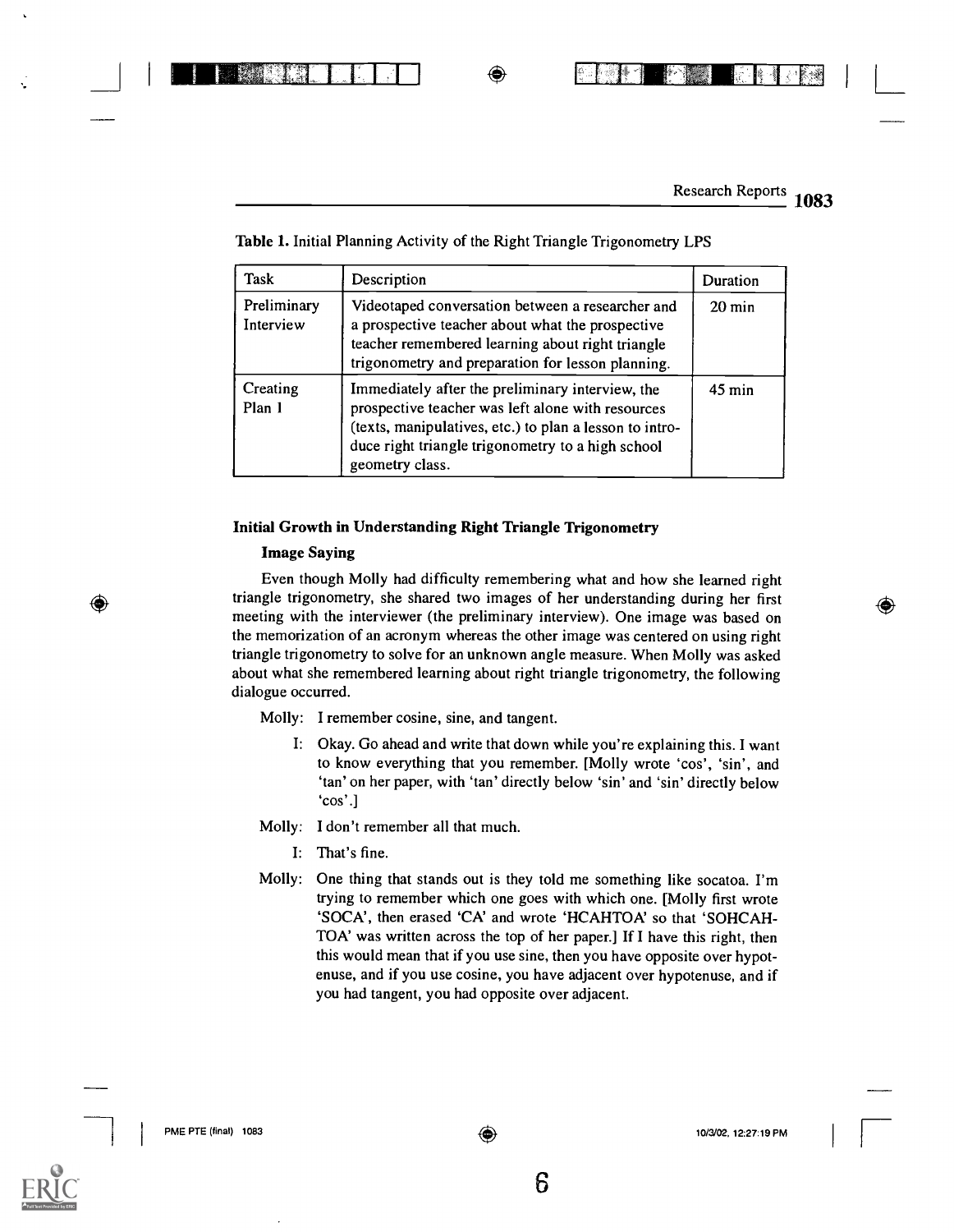\_1 <sup>I</sup> I B M ¢ <sup>1</sup> <sup>I</sup> I I <sup>I</sup>

The subsequent conversation indicated that Molly recalled using right triangle trigonometry to determine an unknown angle measure. When asked about how right triangle trigonometry is used, Molly stated, "If you have a right triangle, the sides of it to try to figure out the angles, is all I remember." She seemed to be recalling a way of using right triangle trigonometry to determine an angle measurement by using the measurements of two sides of a right triangle.

Molly was clearly not confident in her ability to recall these or other ideas related to right triangle trigonometry. When asked about what she remembered about what her teacher showed her, Molly remarked, "All I remember is that sohcahtoa thing that stands out to me. I just remember cosine and sine." Molly recognized her limited memory and planned to 'fix' the problem through review. After Molly received instructions for the lesson-planning component, she asked, "Can I use these books to refresh?" Such an inquiry indicates that Molly planned to fold back and collect information about right triangle trigonometry for the purpose of planning her lesson.

#### Folding Back to Collect

As Molly created her first plan, she folded back to collect mathematically precise information concerning many ideas related to right triangle trigonometry. As indicated by her lesson plan notes, Molly folded back to collect 1) the definition of a right triangle, 2) the Pythagorean theorem, 3) definitions for sine and cosine, 4) the relationships between side lengths for 30-60-90 & 45-45-90 triangles, and 5) a definition for similar triangles. All items collected, except for the definition of similar triangles, were incorporated into her first plan.

Molly's collecting indicates that she valued mathematically precise definitions in her own learning and provides insight into her growth in understanding of right triangle trigonometry. Just the fact that four items were collected, in addition to the definitions of sine and cosine, indicates that Molly's right triangle trigonometry understanding thickened to include connections to the Pythagorean theorem, right triangles, relationships for special right triangles, and similarity. Collecting more precise definitions for sine and cosine indicates additional thickening in her understanding. By considering how these items were incorporated into her first plan, I gained additional insight on how her understanding of right triangle trigonometry changed.

Molly's first plan seemed to be geared towards solving for missing parts of right triangles. By starting the lesson with the definition of a right triangle, she set the stage for the context of the lesson. The Pythagorean theorem was viewed by Molly as a way "to calculate the unknown measure of a side of a right triangle given the measures of the other two sides." For Molly, this led directly to the definitions of sine and cosine since she thought of right triangle trigonometry as a way to find an angle measure based on the measures of two sides. In other words, she thought of both the Pythagorean theorem and right triangle trigonometry as means for 'solving for missing parts of right triangles'. Molly thought of the Pythagorean theorem as a means for using two

 $_{\odot}$ 

 $\lfloor$ 

◈

 $\mathcal{I}$  . The set of  $\mathcal{I}$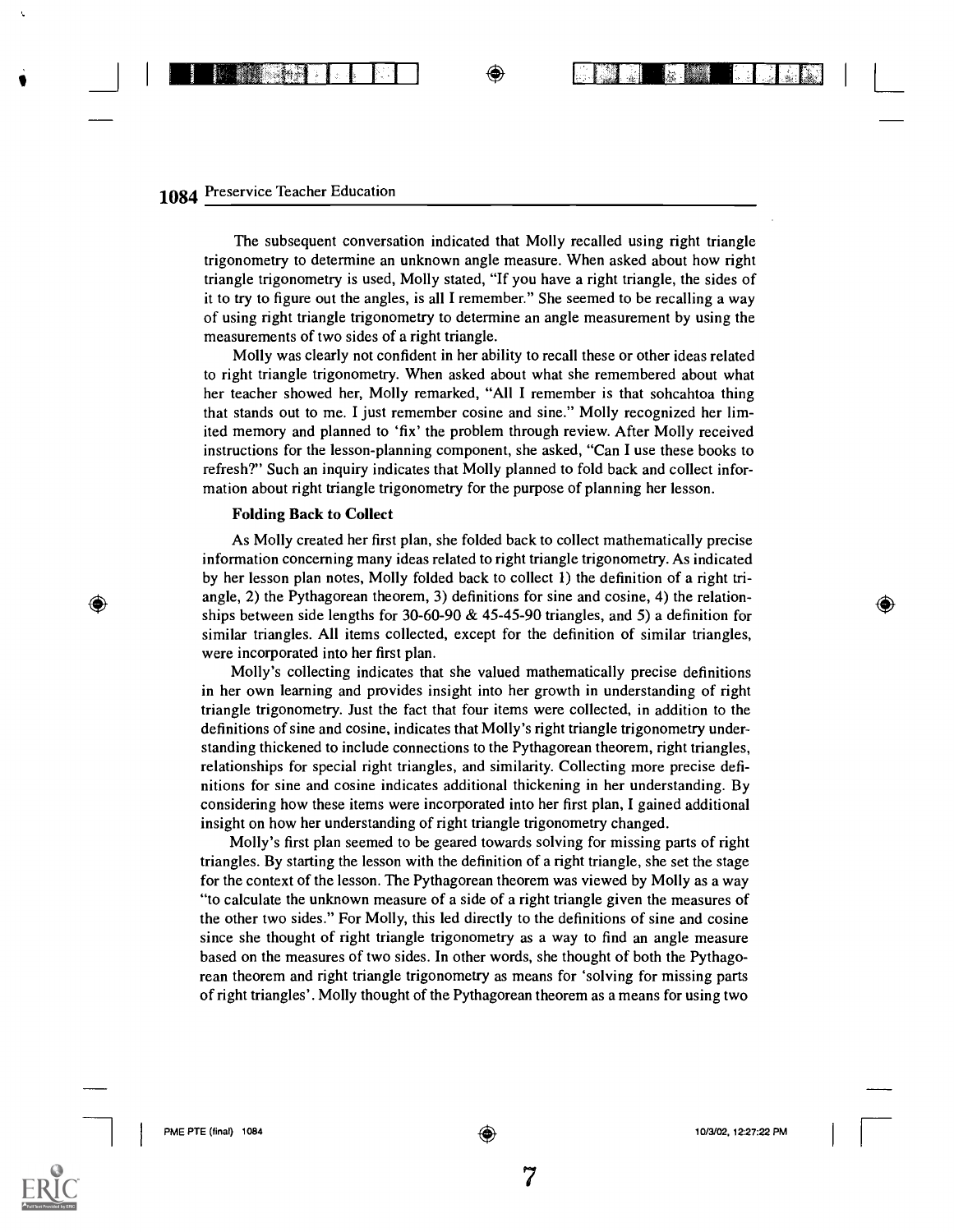Research Reports 1085

◈

side lengths to determine the third side length, whereas right triangle trigonometry was thought of as a means for using two side lengths to determine an angle measure. The relationships among the sides of triangles with angle measures 30-60-90 and 45-45-90 triangles seem to have been included to simplify the process when working with these types of triangles. Hence, Molly's understanding of right triangle trigonometry was thickened by connecting to mathematically precise information in relation to 'solving for missing parts of right triangles'.

Folding back to collect mathematically precise definitions for sine and cosine thickened Molly's understanding of right triangle trigonometry further. In her written notes, sine and cosine were referred to as ratios of the measures of sides. She wrote, "Sine is the ratio of the measure of the leg opposite the acute angle to the measure of the hypotenuse." She also referred to sine and cosine as ratios during the post-planning interview, indicating that she was image saying and had indeed remade her image of sine and cosine.

In essence, by the time she finished planning her first lesson, Molly collected mathematically precise definitions and relationships for topics she understood to be immediately connected to 'solving right triangles'. Collecting this information and incorporating the ideas into her lesson thickened Molly's knowledge of right triangle trigonometry.

#### Growth in Understanding Similarity

ESN I I I O

#### Image Saying

In her notes for plan 1, Molly wrote, "Similar triangles have 3 angles of 1 triangle congruent to 3 angles of another triangle and the measures of their corresponding sides are proportional." However, she had not incorporated the idea into her first plan and she struggled to explain the concept when prompted to do so during her second meeting with the interviewer. When Molly was asked how she might help a student understand similarity, she suggested a plan that started with giving the student the definition and then showing some examples. When asked to describe similarity she stated, "It's when two triangles have angles that are similar to one another." Molly was not confident in this response and quickly added, "I would have to look that up. I'm not sure to be honest with you," which indicates that Molly was interested in collecting more information on similarity.

#### Folding Back to Collect

The interviewer immediately prompted Molly to consider two triangles drawn on a separate piece of paper and asked how she would know if they were similar. Molly drew two right triangles and the following dialogue occurred.

I: Do they have to be the same size to be similar?

Molly: [Pause] No.

⊕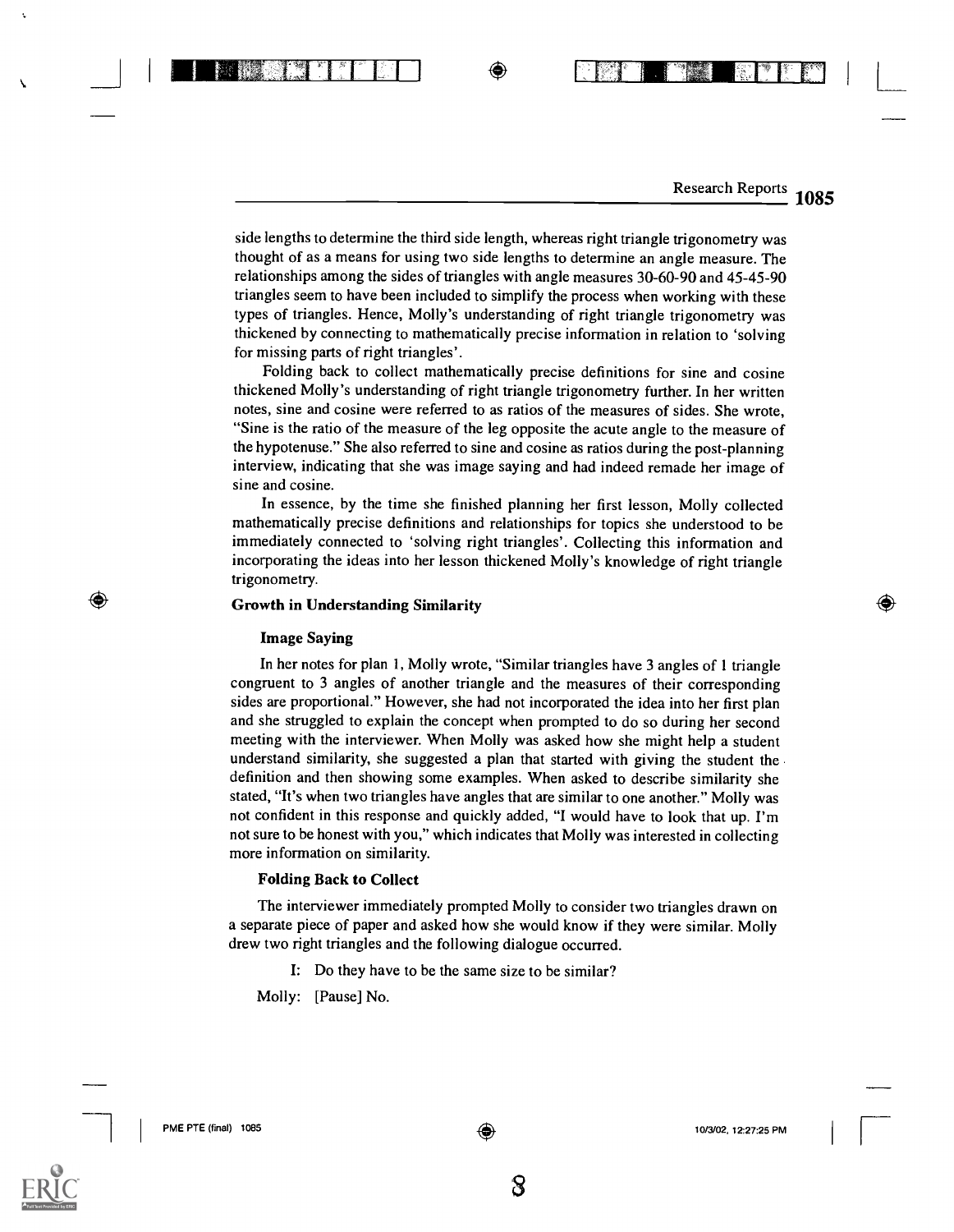**I BEER CARD** 

- I: If they don't have to be the same size, what makes them similar?
- Molly: If they are both right triangles, with maybe their angle measures the same, 45-45 or 30-60. As long as all three angles are the same, then they're similar, but they can have different lengths.

This dialogue seemed to help Molly rethink the relationship between corresponding angles of similar triangles, thereby remaking her image of similar triangles. It appears that she folded back to mentally collect part of the definition for similar triangles she had written in her lesson plan notes.

#### Summary of Molly's Growth in Mathematical Understanding

During the first meeting with the interviewer, Molly exhibited a limited understanding of right triangle trigonometry. In fact, Molly started the LPS with two images of right triangle trigonometry, the SOHCAHTOA acronym and the image of using right triangle trigonometry to determine angle measures. However, opportunities to share her mathematical images seemed to help Molly become aware of gaps in her own mathematical understanding and subsequently plan to collect mathematical information. In addition, as Molly made images for teaching right triangle trigonometry, she folded back to her mathematics understanding to collect, revise, and construct images of mathematics related to right triangle trigonometry. In addition, during subsequent LPS components, Molly repeatedly folded back to revise her understandings of right triangle trigonometry and related primitive knowledge domains. In particular, Molly revisited the ideas of ratio, similarity and the Pythagorean theorem in relation to right triangle trigonometry. An illustration of the primitive knowledge domains that Molly accessed while extending her mathematical understanding during LPS is provided in Figure 2.

#### Discussion and Implications

By placing the learning of school mathematics within the context of teaching tasks, prospective teachers rely on their teaching mathematics understanding and are thereby forced to fold back to their understandings of mathematics, teaching strategies, and mathematical learning to make decisions about the mathematical learning of others. However, there is much to be learned about the effectiveness of using teaching tasks in adding depth, breadth, and thoroughness (Ma, 1999) to prospective teachers' mathematically specific knowledge for teaching. Particularly, more research is needed to ascertain the effectiveness of using LPS to extend prospective teachers' mathematics teaching understanding.

The framework presented here provides a lens for examining growth in mathematically specific components of teacher knowledge (mathematics, mathematics teaching strategies, and mathematics learning). Initially developed to examine growth in prospective teachers' mathematical understanding as they participated in LPS, the framework can also be used to examine growth in prospective teachers' understanding

 $^\circledR$ 

I

⊕

 $\bullet$  I and  $\blacksquare$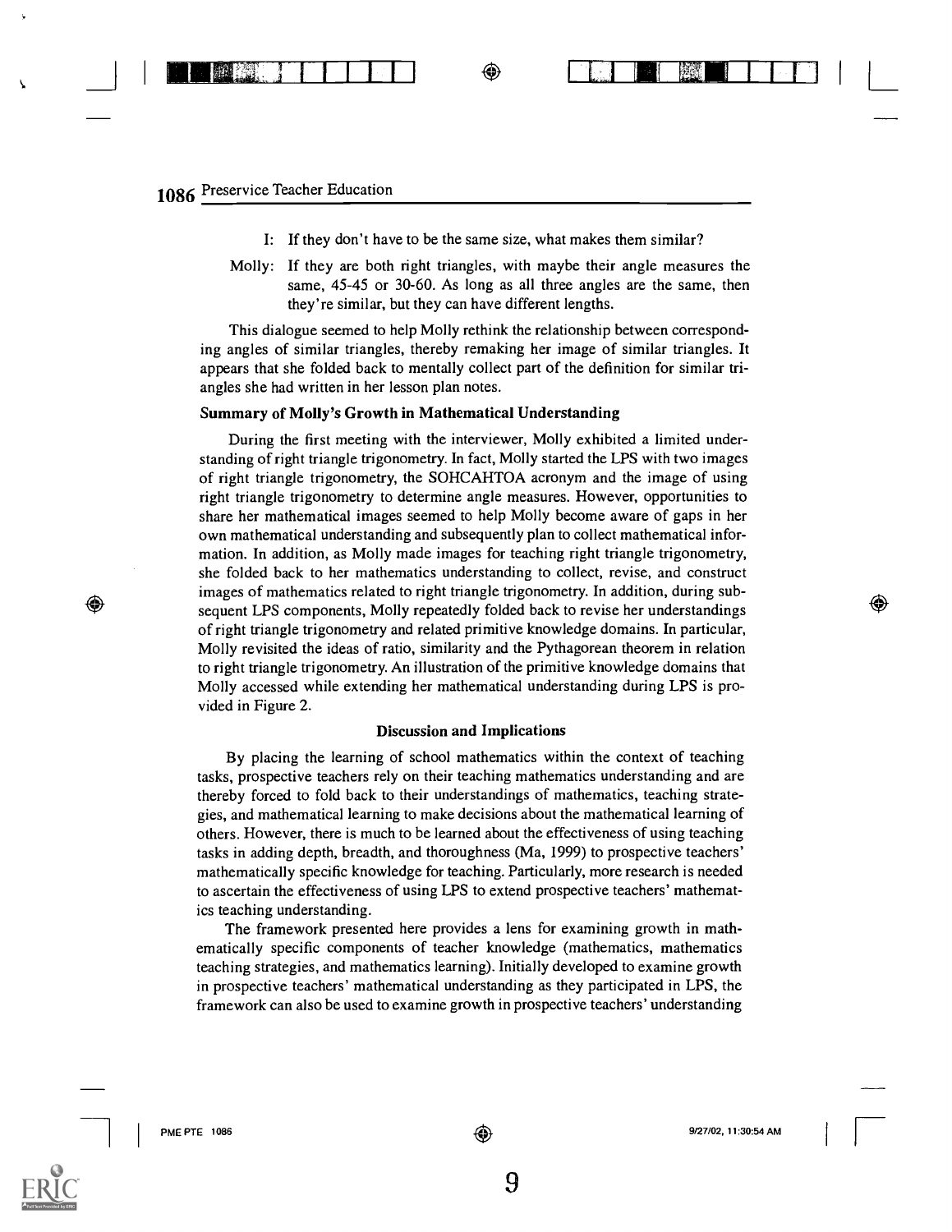

◈



Figure 2. Primitive knowledge domains in mathematics understanding that Molly accessed during LPS.

of teaching strategies and/or mathematics learning. In addition, the framework can be used to examine growth in teaching mathematics understanding for any learner engaged in making decisions about the mathematical learning of others. Applying the framework to other teacher-learning situations is expected to contribute to understanding how teachers learn to teach mathematics. At a very minimum, future applications of this framework must consider the thoughts and actions of prospective teachers when interacting with k-12 students.

#### Note

<sup>i</sup>'Person' can refer to an individual learner or any size group of learners. Essentially, it can be thought of as a 'learner unit', comprised of any number of individuals that are jointly learning.



 $^{\circledR}$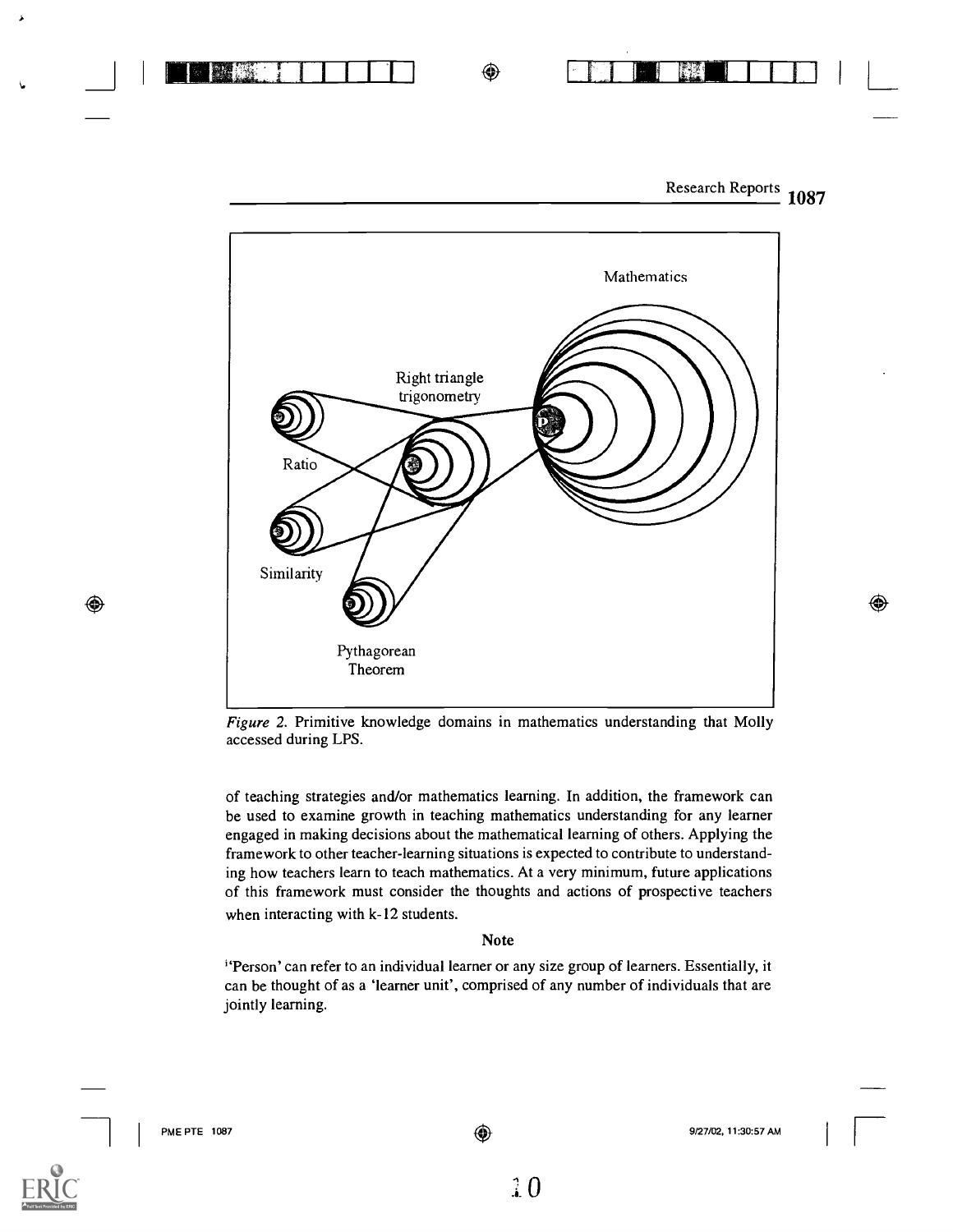### 1088 Preservice Teacher Education

**I BM- 1111** 4

#### References

- Berenson, S. B., & Cavey, L. 0. (2000). Thought and action in context: An emerging perspective of teacher education. Paper presented at the twenty-second annual meeting of the North American Chapter of the International Group for the Psychology of Mathematics Education, Tucson, AZ.
- Bowers, J., & Doerr, H. M. (2001). An analysis of prospective teachers' dual roles in understanding the mathematics of change: Eliciting growth with technology. Journal of Mathematics Teacher Education, 4, 115-137.
- Cavey, L. 0., Berenson, S. B., Clark, M. R., & Staley, K. (2001). Enhancing prospective teachers' understanding of what and how to teach through small-group collaboration. Paper presented at the twenty-third annual meeting of the North American Chapter of the International Group for the Psychology of Mathematics Education, Snowbird, UT.
- Clark, M. R. (2001). Mapping pedagogical growth across layers of the Pirie-Kieren model within a group lesson-planning activity. Paper presented at the twentythird annual meeting of the North American Chapter of the International Group for the Psychology of Mathematics Education, Snowbird, UT.
- Conference Board of Mathematical Sciences. (2001). The mathematical education of teachers. Washington, DC: American Mathematical Society in cooperation with the Mathematical Association of America.
- Ma, L. (1999). Knowing and teaching elementary mathematics. Mahwah, NJ: Erlbaum.
- Martin, L. C. (1999). The nature of the folding back phenomenon within the Pirie-Kieren theory for the growth of mathematical understanding and the associated implications for teachers and learners of mathematics. Unpublished doctoral dissertation, Linacre College, Oxford.
- Pirie, S., & Kieren, T. (1994). Growth in mathematical understanding: How can we characterise it and how can we represent it? Educational Studies in Mathematics, 26, 165-190.
- Pirie, S., & Martin, L. (2000). The role of collecting in the growth of mathematical understanding. Mathematics Education Research Journal, 12(2), 127-146.
- Sowder, J., Armstrong, B., Lamon, S., Simon, M., Sowder, L., & Thompson, A. (1998). Educating teachers to teach multiplicative structures in the middle grades. Journal of Mathematics Teacher Education, 1, 127-155.



◉

Allie II: Erland III: Erland III

 $\circledast$